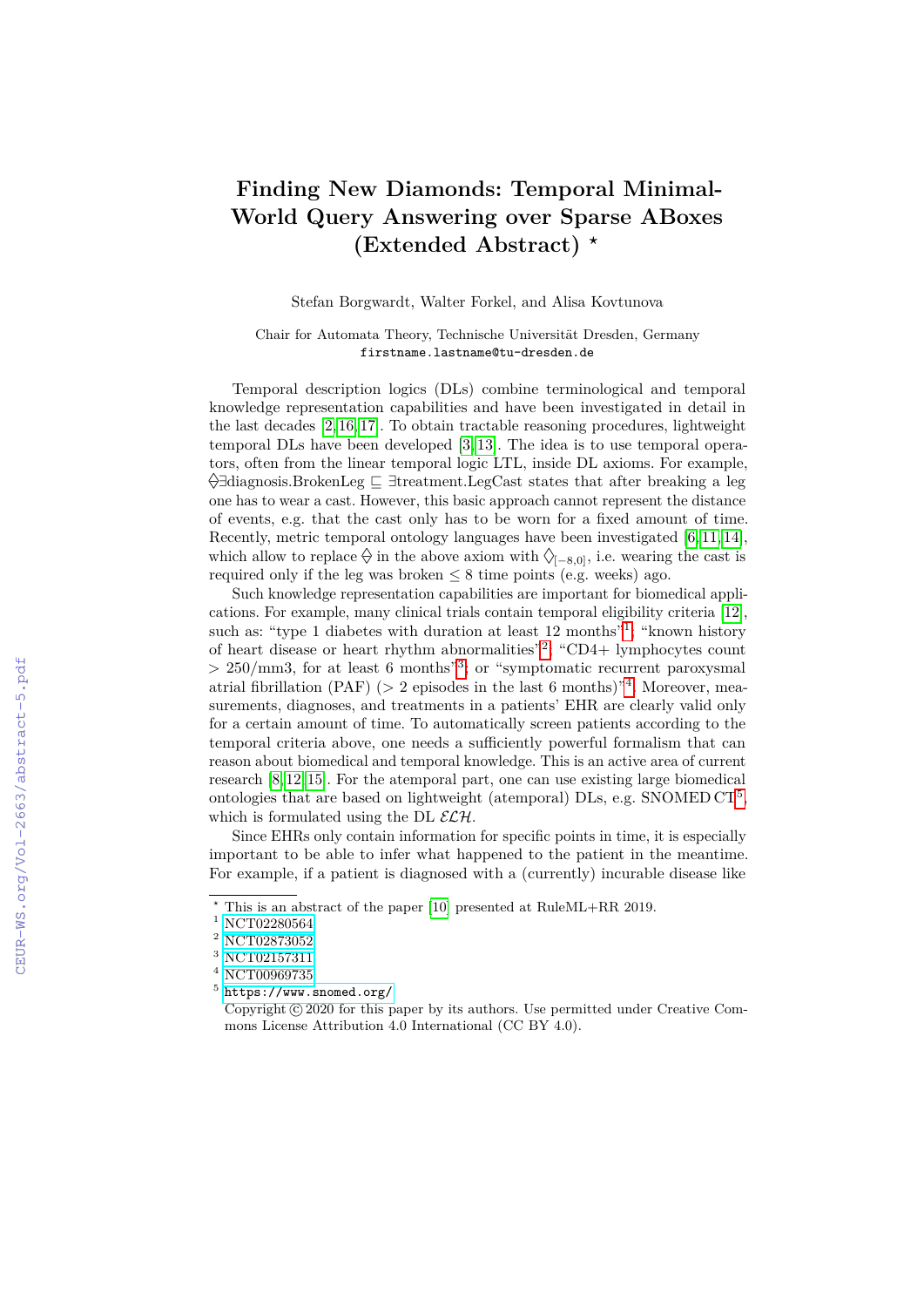Diabetes, they will still have the disease at any future point in time. Similarly, if the EHR contains two entries of CD4Above250 four weeks apart, one may reasonably infer that this was true for the whole four weeks. Qualitative temporal DLs such as  $\mathcal{TE}^{\diamond}_{\text{infl}}$  [\[13\]](#page-2-0) over the integer timeline can express the former statement by declaring Diabetes as *expanding* via the axiom  $\Diamond$ Diabetes  $\Box$  Diabetes.

## **Our Contribution**

We propose to extend this logic by adding a special kind of metric temporal operators [\[6,](#page-2-1) [14\]](#page-2-2) to write  $\hat{\mathcal{C}}_4$ CD4Above250  $\subseteq$  CD4Above250, making the measurement *convex* for a specified length of time *n* (e.g. 4 weeks). This means that information is interpolated between time points of distance less than  $n$ , thereby computing a (limited) convex closure of the available information. The threshold  $n$ , regardless of the encoding, allows us to distinguish the case where two mentions of CD4Above250 are years apart, and are therefore unrelated.

The distinguishing feature of  $\overline{\mathcal{TL}}_{\text{infl}}^{\Diamond}$  is that  $\Diamond$ -operators are only allowed on the left-hand side (lhs) of concept inclusions [\[13\]](#page-2-0), which is also common for temporal DLs based on *DL-Lite* [\[1,](#page-2-3) [4\]](#page-2-4). By permitting convex and classical metric temporal operators on left-hand side of concept and role inclusions, we deal with the problem of having large gaps in the data, e.g. in patient records. We show that reasoning in the extended logic  $\mathcal{TELH}^{\diamond, \mathsf{Ins}}_{\perp}$  remains tractable.

Additionally, we consider the problem of answering temporal queries over  $TELH<sub>2</sub><sup>8</sup>,<sup>8</sup>$  knowledge bases. As argued in [\[5,](#page-2-5) [9\]](#page-2-6), evaluating clinical trial criteria over patient records requires both negated and temporal queries, but standard certain answer semantics is not suitable to deal with negation over patient records, which is why we adopt the *minimal-world* semantics from [\[9\]](#page-2-6) for our purposes. Our query language extends the temporal conjunctive queries from [\[7\]](#page-2-7) by metric temporal operators and negation. For example, we can use queries like  $\Box_{[-12,0]}(\exists y \text{.diagnosedWith}(x, y) \land \text{Diabetes}(y))$  to detect whether the first criterion from above is satisfied.

Using a combined rewriting approach, we show that the data complexity of query answering for  $\mathcal{TELH}^{\diamond, \mathsf{lhs}}_{\perp}$  without temporal role inclusions is not higher than for positive atemporal queries in  $\mathcal{ELH}_\perp$ , i.e. P-complete, and also provide a tight combined complexity result of ExpSpace. Unlike most research on temporal query answering  $[1, 7]$  $[1, 7]$ , we do not assume that input data is given for all time points in a certain interval, but rather at sporadic time points with arbitrarily large gaps. The main technical difficulty is to determine which additional time points are relevant for answering a query, and how to access these time points without having to fill all the gaps. The full version of the paper, including all proofs, can be found at <https://tu-dresden.de/inf/lat/papers>.

**Acknowledgements** This work was supported by the DFG grant BA 1122/19-1 (GOASQ) and grant 389792660 (TRR 248) (see [https://perspicuous-computing](https://perspicuous-computing.science). [science](https://perspicuous-computing.science)).